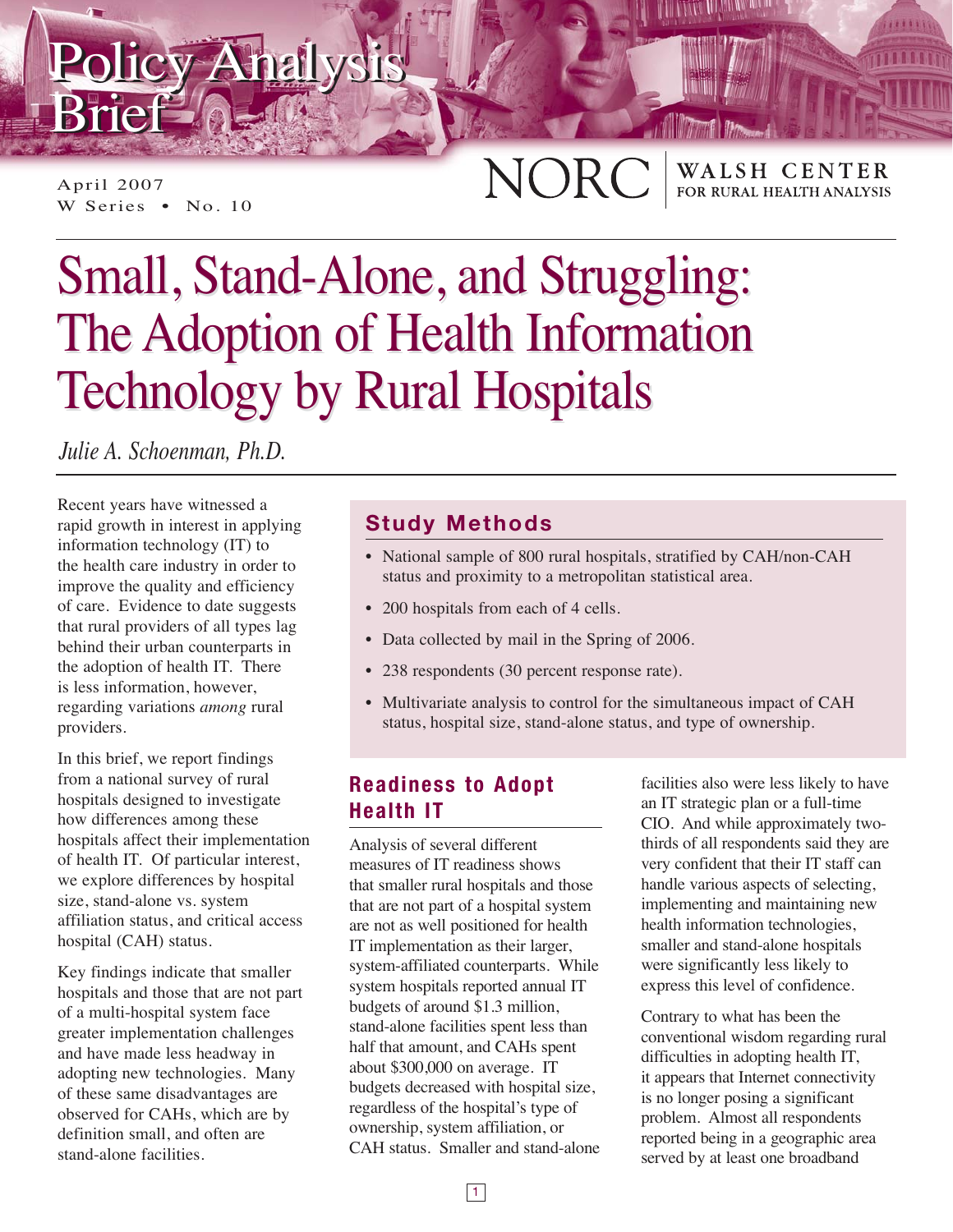## Small, Stand-Alone, and Struggling: The Adoption of Health Information Technology by Rural Hospitals

Internet service provider, and more than four in five hospitals reported using T-1 or T-3 lines.

## **Current Use of Health IT**

#### *Electronic Medical Record Systems*

Just over one-half of all rural hospitals said they have begun implementing some type of electronic medical record  $(EMR)^1$  in at least some departments. Not surprisingly, among the most widely implemented EMR functionalities were components of basic patient management systems – access to patient demographics (used by 93 percent of hospitals with an EMR) and integration with hospital billing systems (86 percent). EMRs also appear to be commonly used for order entry of radiology exams and lab tests (87 percent) as well as for electronic review of results from these tests (89 percent). Computerized order entry for prescription drugs and drug interaction alerts were somewhat less common, with 68 and 72 percent of hospitals with EMRs reporting these capabilities, respectively. Rural hospitals were least likely to be using EMRs to support clinical decision making through access to clinical guidelines (59 percent) or through direct clinical decision support software (35 percent).

Importantly, the likelihood of having implemented an EMR was lower for smaller hospitals, stand-alone facilities, and CAHs. And – among EMR users – CAHs were less likely to have EMRs that incorporate order entry for prescription drugs, drug interaction alerts, access to guidelines, clinical decision support software, or access to patient flow sheets.



### *Other Types of Health IT*

Respondents also were queried about their use of a range of other health information technologies in addition to EMRs. As shown in Figure 2, the most commonly implemented application was a Master Patient

Index. By providing a unique identifier and basic demographic data for each patient in the facility, a Master Patient Index is the underpinning of many other health IT applications. Use of computerized laboratory and/or radiology information systems is almost as



<sup>1</sup> The term "electronic medical record" can mean many things to many people. For our survey, we defined an EMR as "a comprehensive computer-based/digital record that includes all documentation of care given to a specific patient within the hospital." EMRs may vary in the specific functionalities included in each individual system.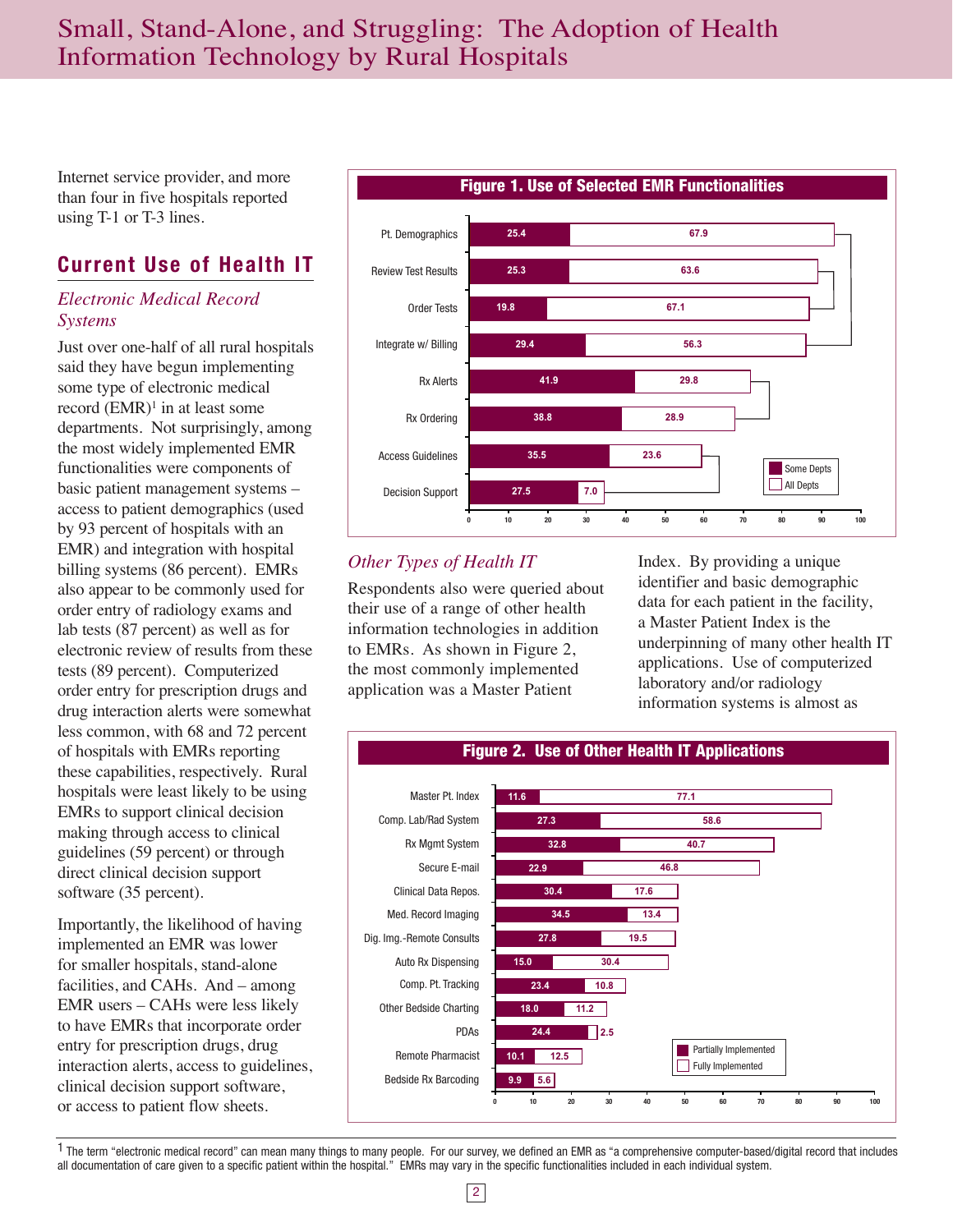April 2007

wide-spread as the use of a Master Patient Index, with more than onequarter of all rural hospitals reporting partial implementation and nearly three in five facilities reporting full implementation.

Pharmacy management systems – such as drug labeling software, inventory control, and medication administration records – are used by some 70 percent of rural hospitals overall. While 45 percent of hospitals indicate that they have automated dispensing of their prescription drugs, only 23 percent report having access to off-site pharmacists for review of medication orders.

Slightly less than one-half of hospitals report having a real-time clinical data repository that consolidates data from multiple clinical sources to present a unified view of a given patient. Medical record imaging and digital image capture and transmission of patient information for remote patient consultations are also used by slightly under one-half of rural hospitals.

Use of information technology at the patient's bedside was the least common form of health IT. Just over one-quarter of hospitals report using personal data assistants (PDAs) or other hand-held technologies for patient care, about 15 percent are using bedside bar coding for administration of prescription drugs, and only three in ten are using other bedside charting systems or point-ofcare monitoring software.

As was the case with EMRs, use of these other types of technologies was often significantly less widespread in CAHs, in stand-alone hospitals, and in smaller hospitals.

#### **Who Benefits and Who Pays?**

#### **BENEFITS**

- The most frequently cited benefits to IT adoption relate to improved quality of care.
- Benefits affecting the hospital's profitability – higher productivity and revenue and lower costs – were cited much less frequently as a significant benefit.



#### *Telemedicine Applications*

Due to their ability to overcome problems related to distance and geographic isolation, telemedicine applications have long had a place in rural health settings. Our survey found similar patterns of telemedicine use across all rural hospitals, regardless of their size or system affiliation status. By far the most common telemedicine application was for teleradiology (Picture Archiving Communication Systems, or PACS) services, with fully two-thirds of respondents indicating that they currently use this technology. Onequarter of respondents reported current use of video teleconferencing for patient consultations and electronic transmission of cardiac data. Tele-emergency applications were less common (11 percent of hospitals) as was remote monitoring of patients.

## **Significant Benefits and Barriers to Health IT Adoption**

Hospital responses to questions asking about the perceived benefits

**BARRIERS** • The most frequently cited barrier to IT adoption is a lack of financial resources.

• Other potential barriers – such as a lack of support from hospital leadership or end users and concerns about legal/privacy issues – were cited much less frequently as a significant barrier.



…yet hospitals are the ones that must make the financial commitment to health IT.

and barriers associated with health IT adoption clearly reveal the oftnoted disconnect facing hospitals when they consider investing in health IT. Strikingly, hospitals perceive the most significant benefits of health IT to be improved quality of care and reductions in unnecessary tests (benefits that accrue to patients and payers), and are much less likely to mention improvements to factors that can improve the hospital's bottom line as being significant benefits. At the same time, hospitals overwhelmingly cited a lack of financial resources as the largest obstacle to health IT implementation – with financial constraints more likely to be cited as an obstacle by CAHs, stand-alone hospitals, and smaller facilities. While hospitals can also benefit by providing better patient care and may be placing great intrinsic value on this outcome, until gains from health IT translate into financial rewards for the investors it may be difficult to make a compelling business argument for many large IT investments, especially in the face of financial constraints.